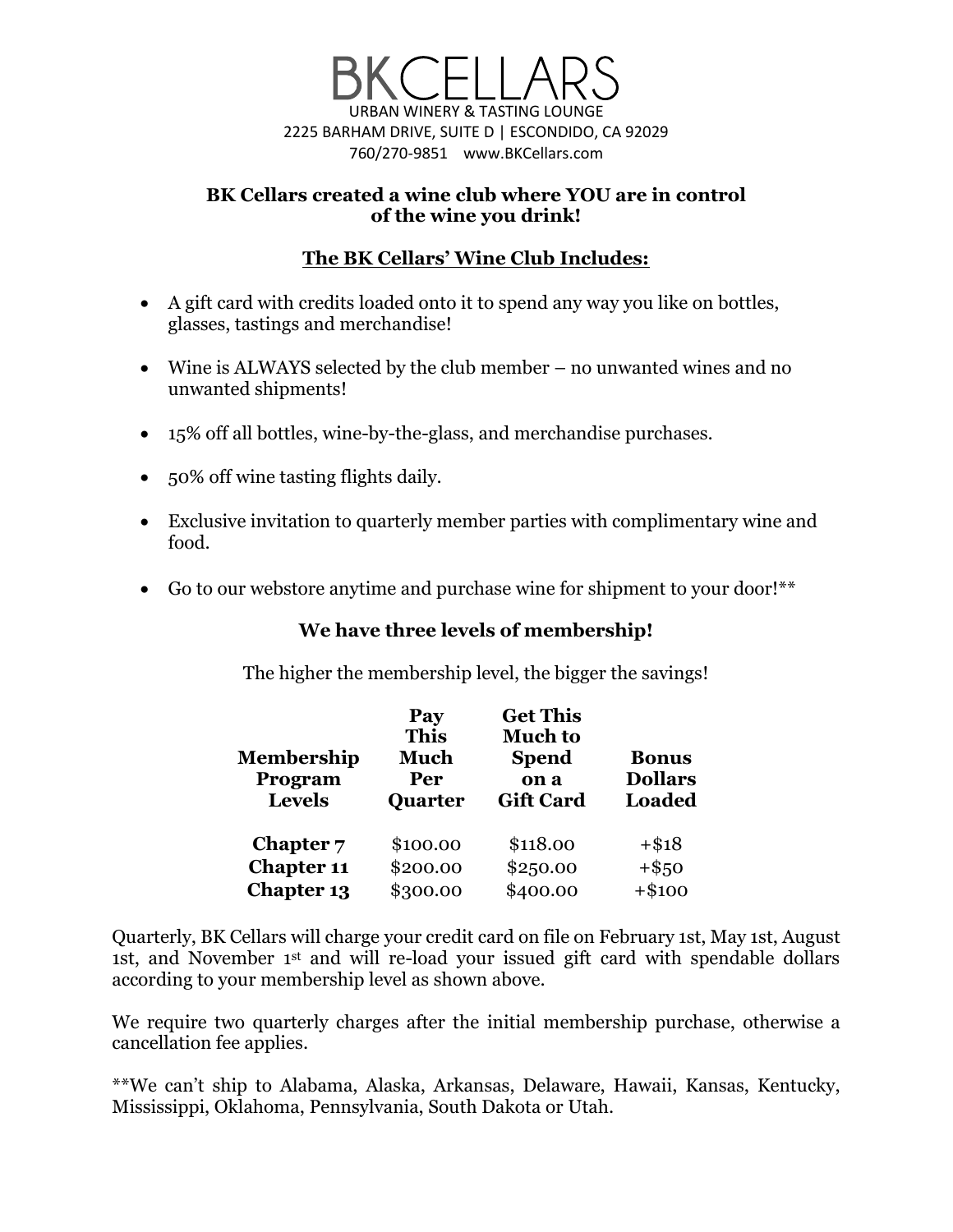#### **TERMS & CONDITIONS OF MEMBERSHIP AGREEMENT**

The term "you" refers to you as the person paying for the wine club membership, and in the event you keep the membership for yourself, it also refers to you and your second listed "alternate wine club member" as our new wine club members!  $\odot$ 

The terms "us," "our," or "winery" refers to BK Cellars Urban Winery.

- 1. "Active wine club member" means BK Cellars was able to successfully charge your credit card each quarter (February 1<sup>st</sup>, May 1<sup>st</sup>, August 1<sup>st</sup>, and November 1<sup>st</sup>). Each quarterly membership term runs from the first day of the quarterly charge until the day before the next quarterly charge.
- **2. You agree to allow us to keep your credit card information on file.**
- **3. You are committing to the purchase of an additional two quarterly "club runs" (gift cards) after today's initial purchase. \_\_\_ INITIAL HERE**
- **4. If you cancel your membership prior to the billing of the additional two quarterly "club runs," either by notification to BK Cellars or our subsequent inability to charge the credit card on file, a \$50.00 cancelation fee is immediately payable and due.** The winery will first attempt to use the credit card on file to process payment.This fee is used to help with the cost recovery of membership financial benefits you received while using the membership. **\_\_\_\_ INITITAL HERE**
- 5. Gift cards and gift card dollars are not valid on deposits for private party bookings, for purchases during private parties, for purchases of tickets for winery-hosted events.
- 6. Lost or stolen gift cards shall be reported promptly to BK Cellars so the value can be wiped out and a new card issued. Damaged gift cards can always be reissued.
- 7. Wine club membership changes must be requested by e-mail to **info@bkcellars.com** or in person at the winery during normal business hours.
- 8. The wine club member or recipient must be at least 21 years of age or older, and must be able to show proof of age in the form of a valid Government-issued identification card.
- 9. You consent to the receipt of *all* e-mails from BK Cellars as part of my wine club membership. The winery will generally send e-mails no more frequently than two times per month to the e-mail address listed on the Application.
- 10. Terms and conditions are subject to change upon electronic (e-mail) notice by BK Cellars. Upon such notification of change(s), you will have the opportunity to cancel my membership without additional charge, even if the minimum term of membership has not been met. You agree that electronic notices have the same meaning and effect as if we had provided you with paper copies. Such notices are considered received by you within 24 hours of the time emailed to you unless we receive notice that the email was not delivered.

| AGREED TO BY: | (Signature) |       |
|---------------|-------------|-------|
| PRINT NAME:   |             | DATE: |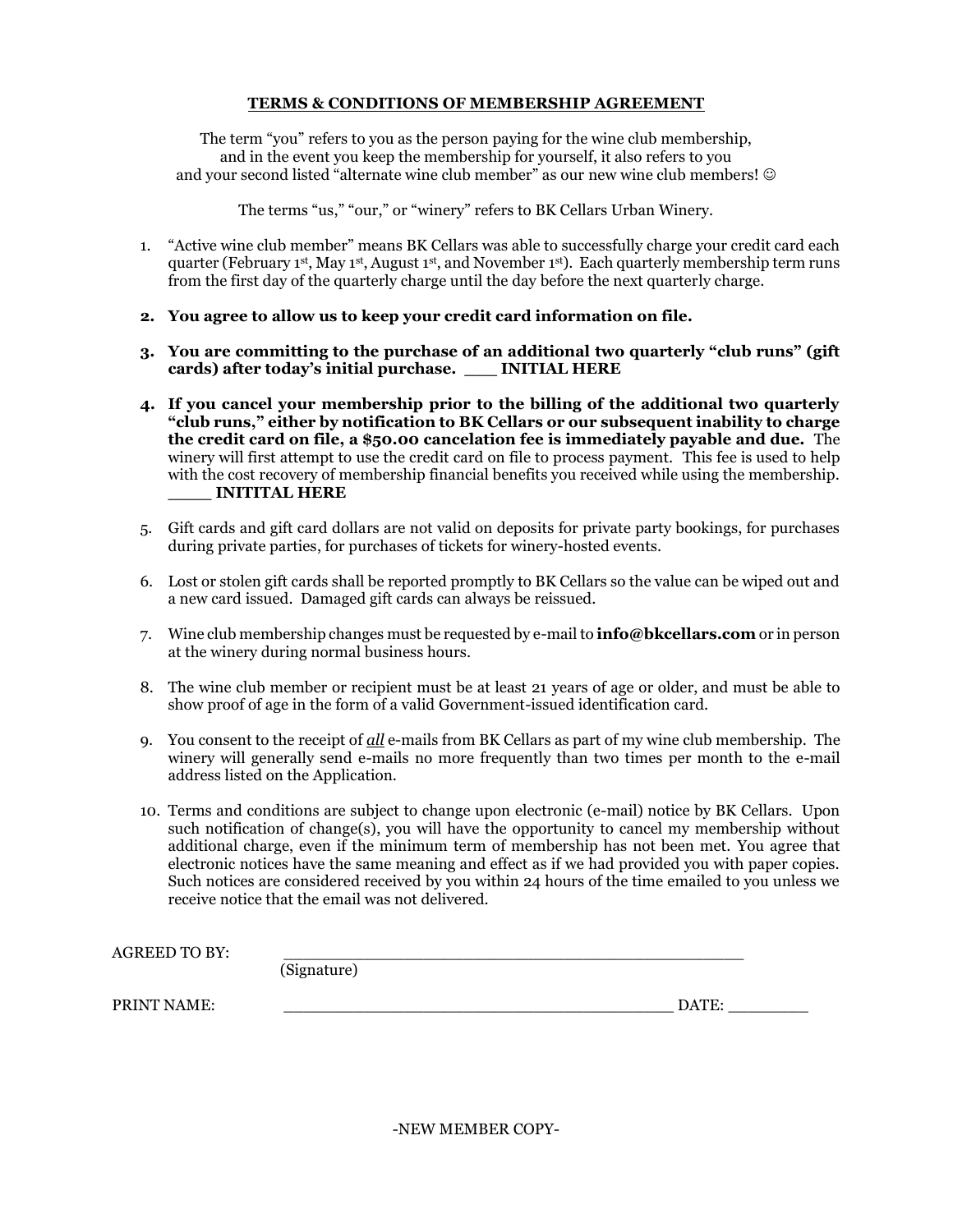### **WINE CLUB MEMBERSHIP APPLICATION**

| I am eager to join one of BK Cellars' wine clubs as follows:                      |                                                                                |                                                                                                                                                                                                             |
|-----------------------------------------------------------------------------------|--------------------------------------------------------------------------------|-------------------------------------------------------------------------------------------------------------------------------------------------------------------------------------------------------------|
|                                                                                   | Chapter 11                                                                     |                                                                                                                                                                                                             |
| \$100.00 Quarterly Charge<br>For \$118.00 in Gift Card<br><b>Dollars</b>          | \$200.00 Quarterly Charge<br>For \$250.00 in Gift Card<br><b>Dollars</b>       | \$300.00 Quarterly Charge<br>For \$400.00 in Gift Card<br><b>Dollars</b>                                                                                                                                    |
| PROPOSED WINE CLUB MEMBER'S NAME:                                                 |                                                                                |                                                                                                                                                                                                             |
|                                                                                   |                                                                                | (Please, only one name listed above.)                                                                                                                                                                       |
| PROPOSED ALTERNATE WINE CLUB MEMBER'S NAME:                                       |                                                                                | (Please, only one name listed above.)                                                                                                                                                                       |
|                                                                                   |                                                                                |                                                                                                                                                                                                             |
|                                                                                   | <b>MEMBERSHIP PAYMENT CONTACT INFORMATION</b>                                  |                                                                                                                                                                                                             |
| $\label{eq:1} \text{NAME}\textcolor{gray}{\fbox{1}}$                              |                                                                                |                                                                                                                                                                                                             |
|                                                                                   |                                                                                |                                                                                                                                                                                                             |
|                                                                                   |                                                                                |                                                                                                                                                                                                             |
|                                                                                   |                                                                                |                                                                                                                                                                                                             |
|                                                                                   | <b>MEMBERSHIP PAYMENT INFORMATION</b>                                          |                                                                                                                                                                                                             |
| <b>CREDIT CARD</b><br>AMERICAN<br><b>TYPE</b>                                     |                                                                                | <b>MASTER-</b><br>EXPRESS _____ DISCOVER _____ CARD ______ VISA _____                                                                                                                                       |
|                                                                                   |                                                                                |                                                                                                                                                                                                             |
|                                                                                   |                                                                                |                                                                                                                                                                                                             |
|                                                                                   |                                                                                |                                                                                                                                                                                                             |
| gift card.<br>Would you like to skip the next quarterly billing?                  |                                                                                | NOTE: If you are enrolling in one of our wine clubs within 45 days of the next billing cycle,<br>you have the option of skipping the next quarterly billing and receipt of the next quarterly<br><b>YES</b> |
|                                                                                   |                                                                                | NO                                                                                                                                                                                                          |
| <b>Staff Use Only</b>                                                             |                                                                                |                                                                                                                                                                                                             |
|                                                                                   |                                                                                |                                                                                                                                                                                                             |
| Sold First Gift Card Using Credit Card Listed Above? ____ Initial Here            |                                                                                |                                                                                                                                                                                                             |
| New Member Entered Their E-Mail Address on BK Cellars Website? _____ Initial Here |                                                                                |                                                                                                                                                                                                             |
|                                                                                   |                                                                                |                                                                                                                                                                                                             |
|                                                                                   | Membership Agreement Signed and Initialed in Two Locations ______ Initial Here |                                                                                                                                                                                                             |